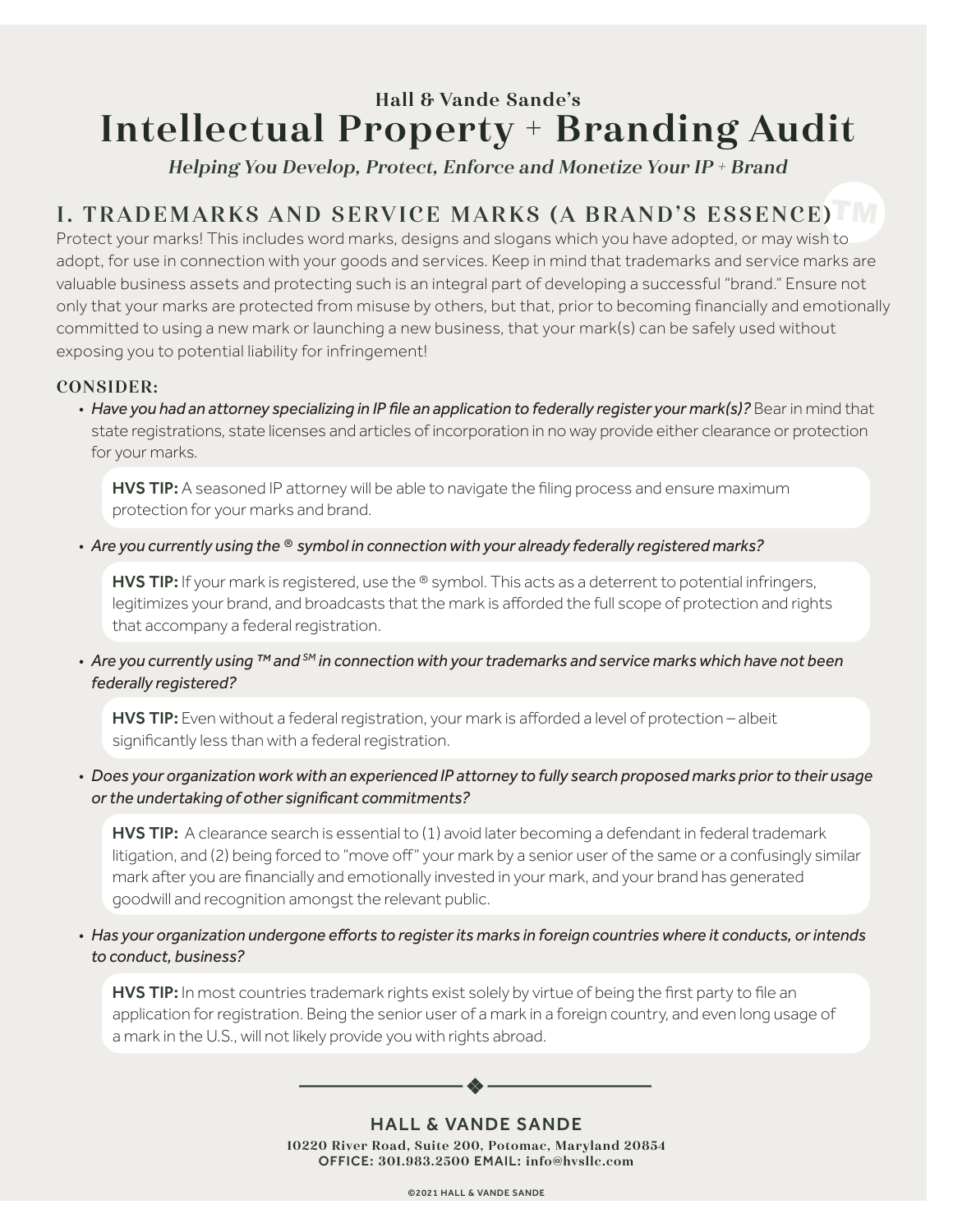#### • *Are you involved in the licensing of any marks, either as a licensor or a licensee?*

HVS TIP: Permissions to or from a third party to use a mark without the acknowledgment of assurance of quality control over the goods or services offered under the marks will most often destroy all rights in the involved marks.

**HVS TIP:** Put in place a mechanism whereby your market, and closely related markets are periodically policed in order to assure that your marks are not being used by competitors or third parties in the same or closely related business sectors.

• *Are your marks policed on a regular basis, either internally or through a watch service?*

**HVS TIP:** Adding a copyright notice is a no-cost item AND you may include the copyright notice even in those instances in which you have not federally registered your copyright.

## II. COPYRIGHTS

**HVS TIP:** You should seriously consider the filing of an application seeking federal registration of your copyright. In almost all instances federal copyright registration is a relatively simple and inexpensive undertaking.

Does your business utilize print or electronic advertising, photographs, film or other creative expressions which, if used by a competitor or third party, might result in a loss of business or other disadvantage to your enterprise? If so, you should meet with an experienced IP attorney to establish and protect your copyright in such materials.

#### CONSIDER:

• *Do you currently include a copyright notice on such materials?* 

HVS TIP: The laws of virtually all states require consistent diligence in the treatment of proprietary and confidential information for such to be afforded the protection of state trade secret laws.

• *Have you adequately protected those creative works which might most likely be the subject of copying by others and as to which such copying might significantly harm your business?*

## III. TRADE SECRET PROTECTION

 Your proprietary and confidential information, be it the composition of a unique product or your company's marketing plans and customer lists, may well be the lifeblood of your enterprise. An experienced IP attorney can help ensure that such information receives the attention and protection it deserves.

#### CONSIDER:

- *Is access to such information closely guarded within your business?*
- *Are disclosures of such information to third parties, including consultants, limited and made only after obligations of protection and confidentiality are acknowledged by those who might receive such information?*
- *What internal safeguards are taken to assure the preservation of confidentiality in connection with such information and materials?*

### IV. INTERNET SPECIFIC IP ISSUES

 In today's world, rarely will a business not either sell, or promote, its goods and/or services online. While the unparalleled expansion of use (and misuse) of the internet has provided enormous opportunities for virtually all businesses, it is important for businesses of all sizes to be aware of those IP pitfalls specific to the ever-expanding world of e-commerce

#### CONSIDER:

- *Does your website contain adequate copyright notice?*
- *Are your trademarks and service marks designated as such throughout your website?*
- *Are the written agreements entered into with those who may design or host your website specific in acknowledging your exclusive ownership in the website and in the content appearing at such?*
- *Are your marks and/or creative materials being used in impermissible manners by competitors or third parties online?*
- *Are your marks being used as domain name addresses by competitors or others active in the same or related fields of endeavor?*
- *Do you maintain control of how your image, name and likeness are used online?*
- *Are counterfeit versions of YOUR goods being manufactured and sold by international infringers?*
- *Are your goods, or goods bearing your mark, appearing internationally without your authorization or knowledge?*

### V. FALSE ADVERTISING

A competitor's lifting of your advertising materials or its use of photographs of your goods in its advertising may well confuse potential purchasers. At a minimum, this practice provides your competitor(s) with a "free ride". Unsubstantiated product comparisons may also cost you business.

#### CONSIDER:

- *Are your competitors' promotional materials and websites periodically reviewed to assure that such do not make improper use of your marks or materials?*
- *Are your competitors' promotional materials and websites periodically reviewed for the purpose of assuring that such do not contain unsubstantiated product or service comparisons?*

# VI. PATENTS

Prior to any significant commitment to the manufacture, use, importation, offering for sale or sale of products in connection with your business, you need to assure that your activities will not constitute patent infringement. In addition, you should seriously consider, early on, the possibility of obtaining patent protection for those products, improvements, and innovations generated by your business.

#### CONSIDER:

• *Have you obtained an opinion of counsel in connection with the products made, imported, used, offered for* 

- *sale or sold by your business?*
- 
- 

• *Do the agreements you have entered into with suppliers, etc., provide indemnification to your business in the event that your manufacture, use, or sale of such goods renders you liable for patent infringement?*

• *Do you need a license under one or more existing patents in order to safely make, use, or sell your goods?*